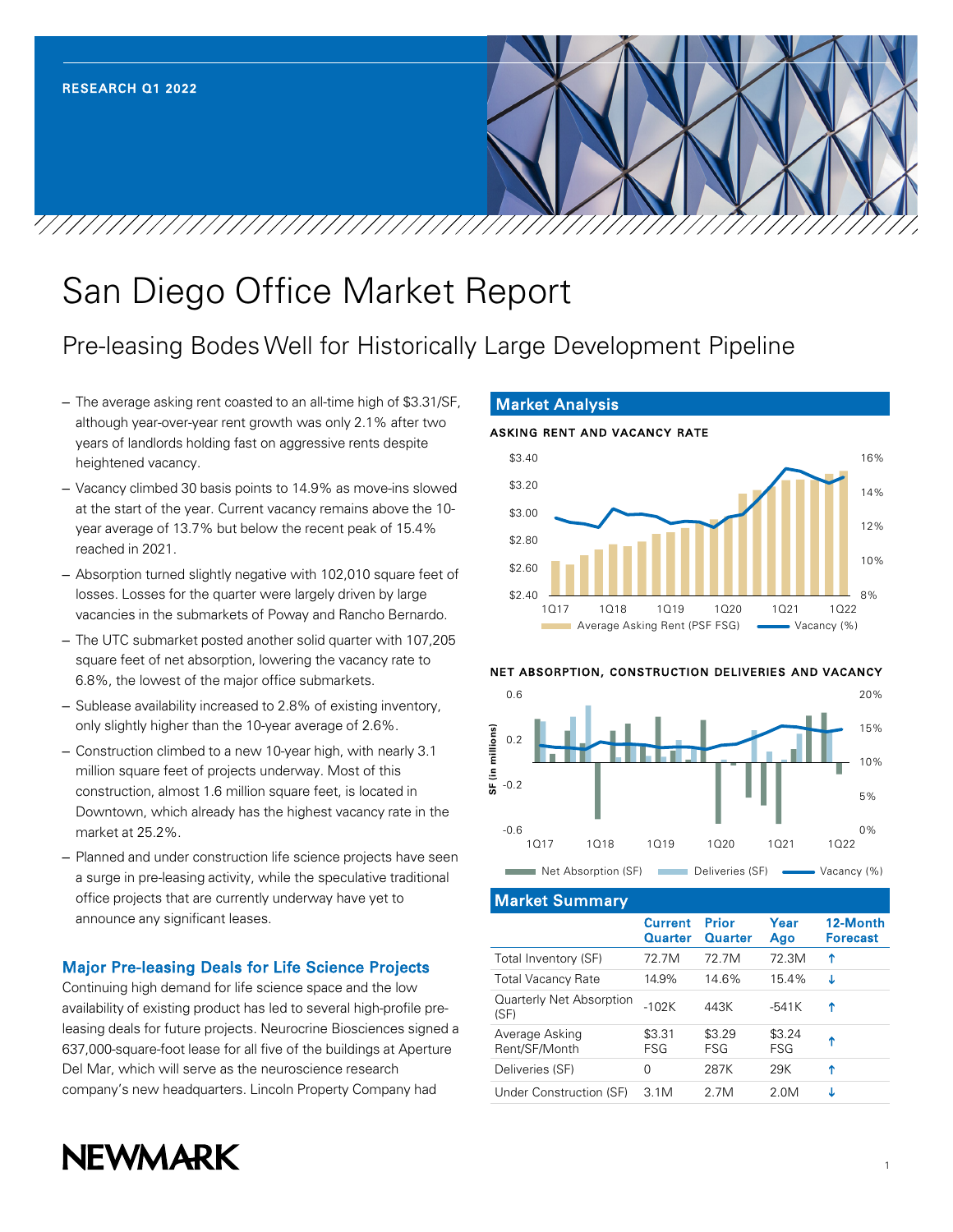already begun construction on a speculative basis on two buildings in the project, which is located along the 56 Freeway on the pioneering eastern edge of the Del Mar Heights submarket. The buildings currently under construction are set to deliver by the end of the year, and construction on the rest of the project is set to move forward quickly now that a lease agreement is in place.

In UTC, Bristol Myers Squibb pre-leased a 427,000-square-foot building at Alexandria Point, a redevelopment project by Alexandria Real Estate Equities planned to eventually encompass up to 2.0 million square feet of life science space. In Torrey Pines, Alexandria also pre-leased 209,000 square feet to Singular Genomics at the planned redevelopment of One Alexandria Square, which is slated to deliver in 2024.

#### Employment and Economic Outlook

San Diego's unemployment rate was 4.0% in February, down 320 basis points from the previous year and only 80 basis points

Sublease vs. Direct Availability (SF)





## off the pre-pandemic rate of 3.2% from February 2020. Officeusing employment was at an all-time high of 376,900 workers, compared to the previous peak of 362,000 in February 2020. Total nonfarm employment remains 38,200 jobs lower than the previous high-water mark, as other sectors have recovered more slowly.

The outlook for the office sector is clouded by the uncertainty presented by several micro- and macroeconomic factors. Plans for the long-delayed return to the office for major corporations finally seem to be moving forward, although the speed and scope of these efforts to return workers to traditional office environments remains to be seen. On a global scale, the effects of inflation and the war in Ukraine could hurt corporate demand for office space. If these issues do not overwhelm the ongoing recovery, San Diego is poised to experience increased absorption and continued rent growth.

# Office-Using Employment



Source: U.S. Bureau of Labor Statistics (Preliminary data, not seasonally adjusted). Includes information, financial activities and professional and business services jobs.

| <b>Lease Transactions</b>   |                       |                     |                   |                    |  |  |  |
|-----------------------------|-----------------------|---------------------|-------------------|--------------------|--|--|--|
| Tenant                      | <b>Building</b>       | <b>Market Area</b>  | <b>Lease Type</b> | <b>Square Feet</b> |  |  |  |
| Neurocrine Biosciences      | Aperture Del Mar      | Carmel Valley       | Pre-lease         | 637,495            |  |  |  |
| <b>Bristol Myers Squibb</b> | Alexandria Point      | UTC                 | Pre-lease         | 427.000            |  |  |  |
| Singular Genomics           | One Alexandria Square | <b>Torrey Pines</b> | Pre-lease         | 208.666            |  |  |  |
|                             |                       |                     |                   |                    |  |  |  |

| <b>Sale Transactions</b>       |                                 |                    |                          |                    |
|--------------------------------|---------------------------------|--------------------|--------------------------|--------------------|
| <b>Buyer</b>                   | <b>Building(s)</b>              | <b>Market Area</b> | <b>Sale Price (PSF)</b>  | <b>Square Feet</b> |
| <b>Hines</b>                   | 2280-2488 Historic Decatur Road | Point Loma         | \$120,000,000 (\$621/SF) | 193,223            |
| Innovatus Capital Partners     | 10920 Via Frontera              | Rancho Bernardo    | \$48,800,000 (\$443/SF)  | 110.110            |
| Sterling Bay & Harrison Street | 6138-6150 Nancy Ridge Drive     | Mira Mesa          | \$34,000,000 (\$572/SF)  | 59.478             |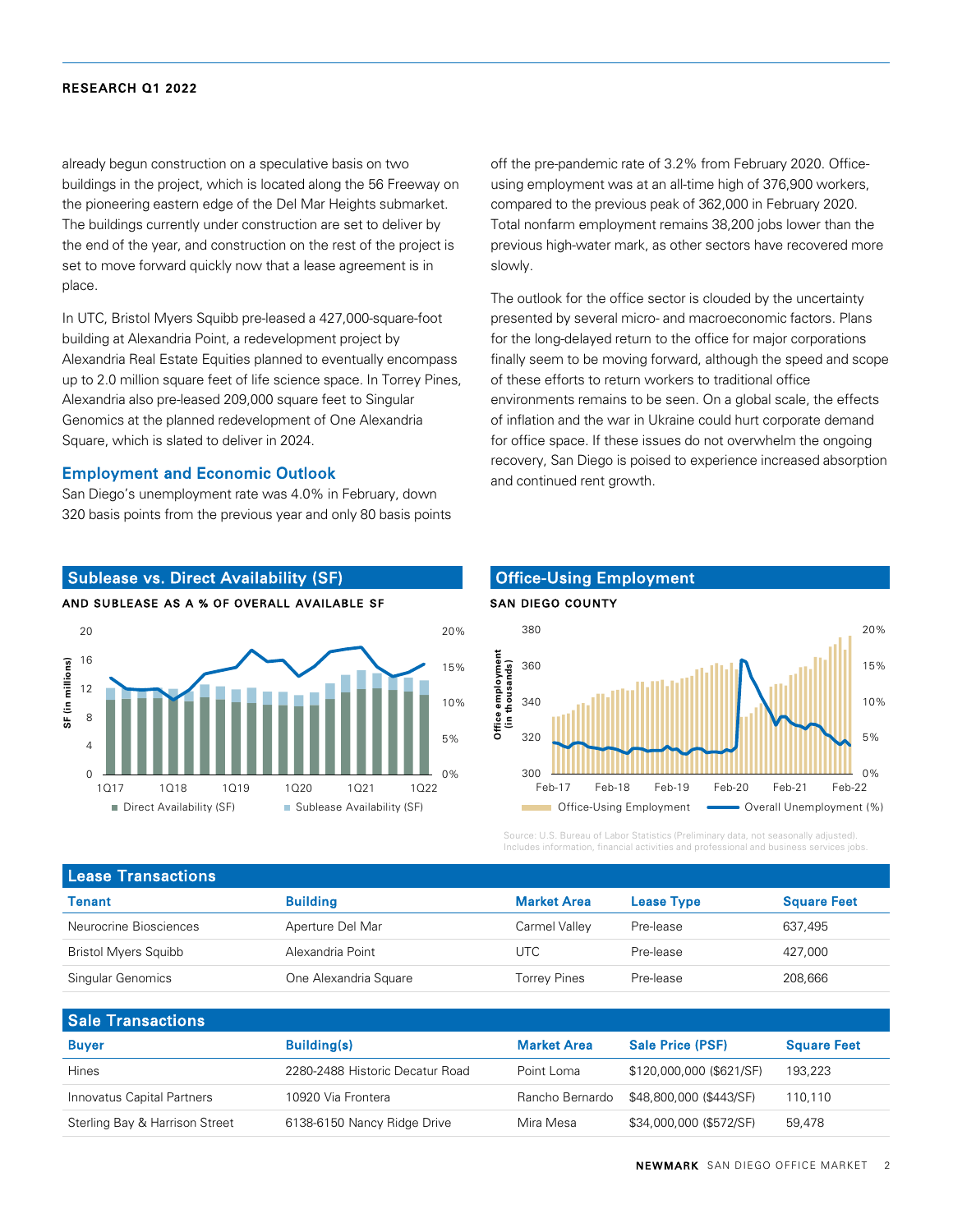| <b>Submarket Statistics</b>                    |                            |                                             |                                        |                                             |                                             |                              |                                                                |                                                  |
|------------------------------------------------|----------------------------|---------------------------------------------|----------------------------------------|---------------------------------------------|---------------------------------------------|------------------------------|----------------------------------------------------------------|--------------------------------------------------|
|                                                | Total<br>Inventory<br>(SF) | <b>Under</b><br><b>Construction</b><br>(SF) | <b>Total</b><br><b>Vacancy</b><br>Rate | <b>Qtr Net</b><br><b>Absorption</b><br>(SF) | <b>YTD Net</b><br><b>Absorption</b><br>(SF) | <b>Class A</b><br>(Price/SF) | <b>Class B</b><br><b>Asking Rent Asking Rent</b><br>(Price/SF) | <b>Total</b><br><b>Asking Rent</b><br>(Price/SF) |
| <b>Downtown San Diego</b>                      | 11,857,774                 | 1,586,607                                   | 25.2%                                  | 12,927                                      | 12,927                                      | \$3.89                       | \$3.04                                                         | \$3.52                                           |
| <b>Suburban Total</b>                          | 60,848,338                 | 1,503,357                                   | 12.9%                                  | $-114,937$                                  | -114,937                                    | \$3.77                       | \$2.74                                                         | \$3.22                                           |
| Carlsbad                                       | 5,639,133                  | 0                                           | 17.9%                                  | $-8,674$                                    | $-8,674$                                    | \$3.05                       | \$2.60                                                         | \$2.83                                           |
| Chula Vista/South Bay/<br><b>National City</b> | 1,432,994                  | 0                                           | 2.9%                                   | 8,584                                       | 8,584                                       | \$2.80                       | \$2.50                                                         | \$2.69                                           |
| Del Mar Heights/<br>Carmel Valley              | 5,276,397                  | 747,962                                     | 13.4%                                  | 39,466                                      | 39,466                                      | \$4.68                       | \$4.13                                                         | \$4.57                                           |
| East County                                    | 1,120,935                  | 0                                           | 2.8%                                   | $-10,124$                                   | $-10,124$                                   | \$2.73                       | \$2.33                                                         | \$2.44                                           |
| Escondido                                      | 511,722                    | $\boldsymbol{0}$                            | 18.7%                                  | $-17,174$                                   | $-17,174$                                   | \$2.35                       | \$2.16                                                         | \$2.34                                           |
| Governor Park                                  | 846,865                    | 0                                           | 10.0%                                  | 48,240                                      | 48,240                                      | \$2.97                       | \$2.74                                                         | \$2.76                                           |
| Kearny Mesa                                    | 7,303,837                  | $\mathbf 0$                                 | 14.1%                                  | $-24,227$                                   | $-24,227$                                   | \$3.41                       | \$2.56                                                         | \$2.87                                           |
| La Jolla                                       | 1,308,000                  | 0                                           | 8.4%                                   | 3,965                                       | 3,965                                       | \$3.77                       | \$2.61                                                         | \$3.16                                           |
| Mira Mesa/Miramar                              | 795,006                    | 0                                           | 12.1%                                  | 35,609                                      | 35,609                                      | \$2.16                       | \$2.16                                                         | \$2.09                                           |
| Mission Gorge/College                          | 660,115                    | 0                                           | 1.1%                                   | 970                                         | 970                                         | $\overline{\phantom{0}}$     | \$2.54                                                         | \$2.30                                           |
| <b>Mission Valley</b>                          | 6,065,538                  | 0                                           | 15.3%                                  | 46,866                                      | 46,866                                      | \$3.66                       | \$2.86                                                         | \$3.22                                           |
| North Beach Cities                             | 1,107,487                  | 55,000                                      | 11.3%                                  | 4,352                                       | 4,352                                       | \$4.21                       | \$3.79                                                         | \$4.10                                           |
| Oceanside                                      | 524,182                    | 0                                           | 10.5%                                  | $-22,787$                                   | $-22,787$                                   | \$2.15                       | \$1.58                                                         | \$1.69                                           |
| Old Town/Sports Arena/<br>Point Loma           | 1,090,526                  | $\boldsymbol{0}$                            | 9.9%                                   | $-18,174$                                   | $-18,174$                                   | $\overline{a}$               | \$2.73                                                         | \$2.62                                           |
| Poway                                          | 1,071,188                  | 0                                           | 22.9%                                  | $-168,101$                                  | $-168, 101$                                 | \$4.09                       | \$2.44                                                         | \$3.65                                           |
| Rancho Bernardo                                | 4,032,312                  | $\mathsf{O}\xspace$                         | 16.5%                                  | $-128,759$                                  | $-128,759$                                  | \$3.47                       | \$2.76                                                         | \$2.86                                           |
| Rose Canyon/Morena                             | 545,943                    | $\mathsf{O}\xspace$                         | 13.0%                                  | $-24,017$                                   | $-24,017$                                   |                              | \$1.99                                                         | \$2.01                                           |
| Scripps Ranch                                  | 2,223,309                  | $\mathsf{O}\xspace$                         | 16.9%                                  | $-3,325$                                    | $-3,325$                                    | \$3.18                       | \$2.83                                                         | \$2.93                                           |
| Sorrento Mesa                                  | 6,408,167                  | 176,428                                     | 13.5%                                  | 655                                         | 655                                         | \$4.21                       | \$2.78                                                         | \$3.50                                           |
| Sorrento Valley                                | 395,489                    | 0                                           | 16.1%                                  | 21,501                                      | 21,501                                      |                              | \$2.13                                                         | \$2.35                                           |
| <b>Torrey Pines</b>                            | 1,111,941                  | 78,116                                      | 19.2%                                  | $-35,609$                                   | $-35,609$                                   | \$4.23                       | \$3.20                                                         | \$4.14                                           |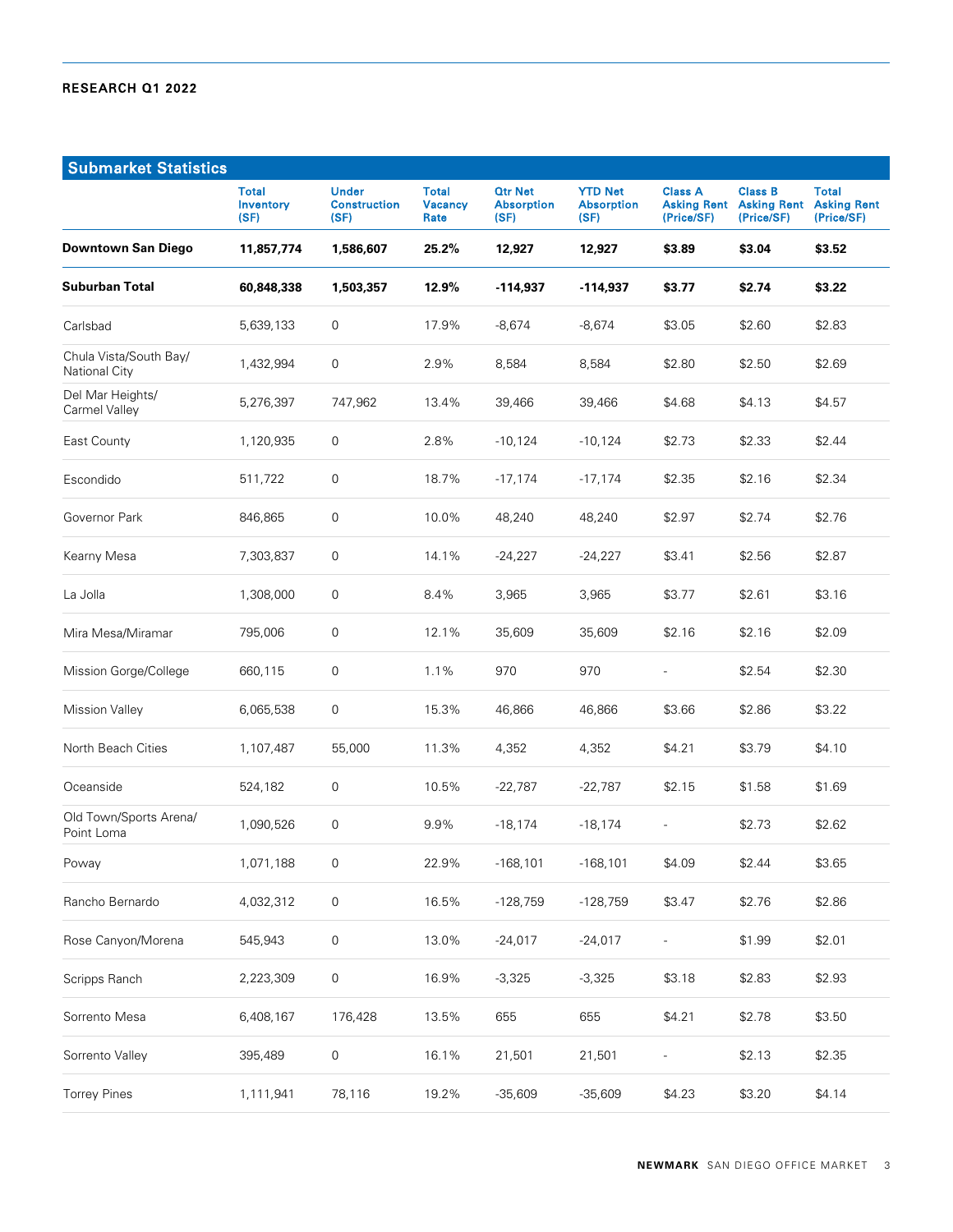| <b>Submarket Statistics</b> |                                   |                                             |                                        |                                             |                                             |                                                    |                                                    |                                           |
|-----------------------------|-----------------------------------|---------------------------------------------|----------------------------------------|---------------------------------------------|---------------------------------------------|----------------------------------------------------|----------------------------------------------------|-------------------------------------------|
|                             | <b>Total</b><br>Inventory<br>(SF) | <b>Under</b><br><b>Construction</b><br>(SF) | <b>Total</b><br><b>Vacancy</b><br>Rate | <b>Otr Net</b><br><b>Absorption</b><br>(SF) | <b>YTD Net</b><br><b>Absorption</b><br>(SF) | <b>Class A</b><br><b>Asking Rent</b><br>(Price/SF) | <b>Class B</b><br><b>Asking Rent</b><br>(Price/SF) | Total<br><b>Asking Rent</b><br>(Price/SF) |
| Uptown/Park                 | 912.049                           | 29,000                                      | 8.6%                                   | 13.118                                      | 13.118                                      | $\qquad \qquad -$                                  | \$2.91                                             | \$2.67                                    |
| UTC                         | 9,118,109                         | 416.851                                     | 6.8%                                   | 107.205                                     | 107.205                                     | \$4.30                                             | \$3.56                                             | \$4.21                                    |
| Vista/San Marcos            | 1.347.094                         | 0                                           | 17.1%                                  | 15,503                                      | 15,503                                      | \$2.34                                             | \$2.01                                             | \$2.18                                    |
| <b>Market</b>               | 72,706,112                        | 3,089,964                                   | 14.9%                                  | $-102,010$                                  | $-102,010$                                  | \$3.82                                             | \$2.79                                             | \$3.31                                    |

Under construction totals include ground-up construction only; under renovation and/or converted product is excluded. The same applies to construction deliveries.

Net absorption is the change in physically occupied space. A hypothetical vacant and available space could lease this quarter with the tenant set to take occupancy six months later; positive<br>absorption is not recorded unti